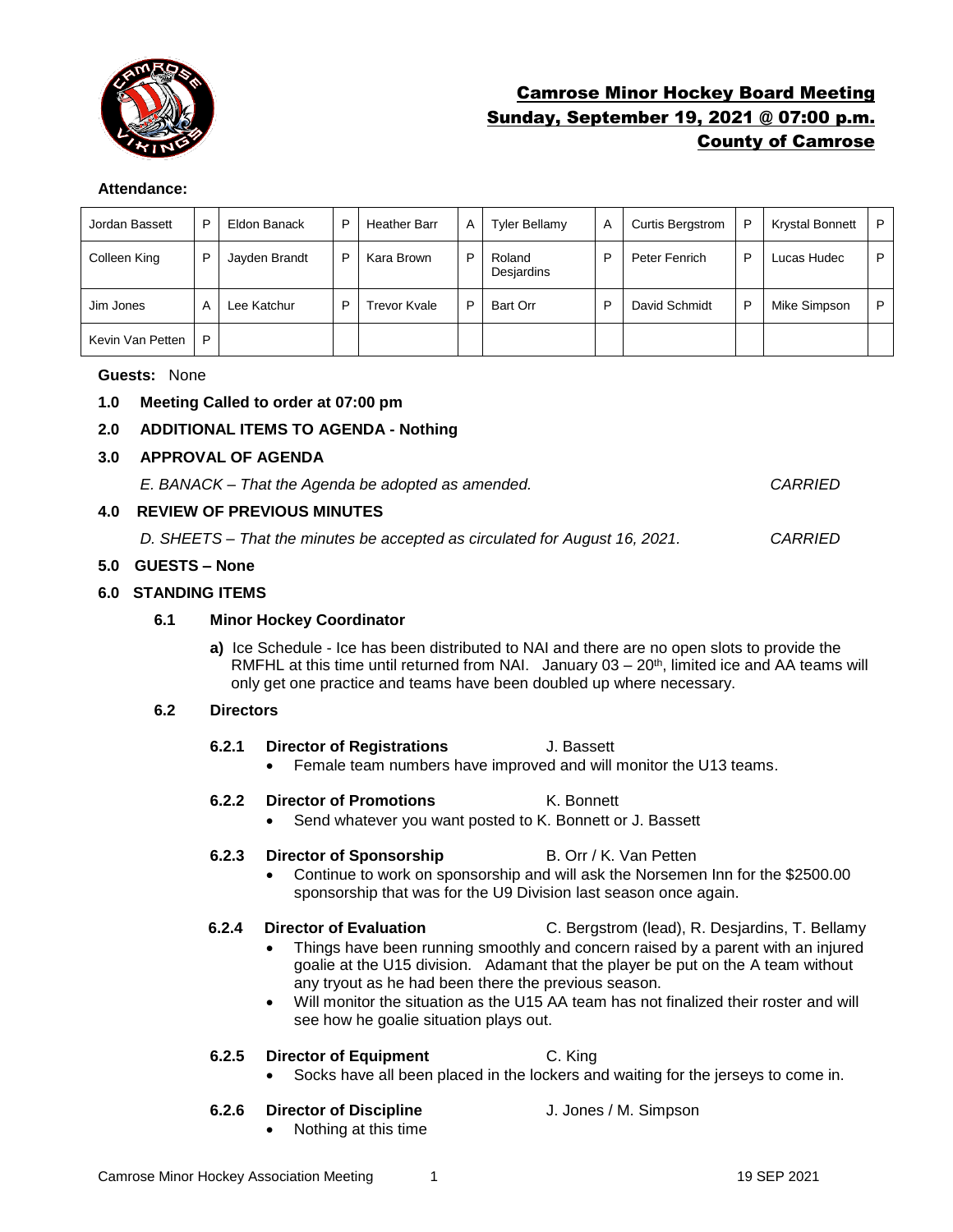#### **6.2.7 Director of Rep Team (AA, A, B and Female)** E. Banack / P. Fenrich / D. Sheets

*The following coaches were ratified by email:*

- *a) U16 AA – Joshua Hagel*
- *b) 18 Wildcats – Rob Bjorge*
- *c) U11 Wildcats – Cal Zimmer*

**6.2.8 Director, Non-Rep Teams** Working on getting coaches for non-rep teams.

- **6.2.9 Director, Coach Mentorship T. Kvale** 
	- Nothing to report.

## **6.2.10 Director of U18** D. Sheets

- Teams are looking at doing a few cuts in the next few days.
- Waiting to see when AAA does their cuts.

### **6.2.11 Director of U15** L. Katchur

• Nothing to report.

#### **6.2.12 Director of U13** J. Jones (Not present)

• Nothing to report

#### **6.2.13 Director of U11** D. Schmidt / P. Fenrich

• U11 AA team has been finalized.

*J. Brandt – That of the 9 players released from U11 AA, the top five will be locked onto the U11 A team. CARRIED*

#### **6.2.14 Director of U9 AND U7** H. Barr / K. Brown

• J. Bassett to clarify with H. Barr if she is wanting to remain on the board otherwise we need to look for a lead to help K. Brown out as she is new to this position. C. King will give the contact lists to each division along with practice schedules. J. Bassett will give them links to drills etc.

#### **6.2.15 Director of Female Hockey** E. Banack

• Looking for a female coach for the U18 Wildcats team. K. Bonnett will post on social media.

#### **6.2.16 Referee In Chief L. Hudec**

- Clinic was held September 18 with 25 in attendance. 14 new ones and currently have 42 officials that have acknowledged that they will ref this season.
- Referees have until December 31 to complete a clinic.

### **7.0 OLD BUSINESS**

- **7.1 Safety Person Training –** No one was able to attend HA meeting.
- **7.2 Contracts** Chad Kendall, Tim Green and Lucas Hudec have all signed their contracts.

### **8.0 NEW BUSINESS**

#### **8.1 NAI Fall Meeting Update**

- C.King and J. Bassett attended the zoom meeting held September 11.
- Promising to do schedules so that it reduces travel for everyone, fewer games and give a week-end off where possible.
- Looking at doing interleague games with other leagues if it will benefit everyone.
- Hockey Alberta will take over the RAMP provincially and with going towards Alberta One, the league will be on one website.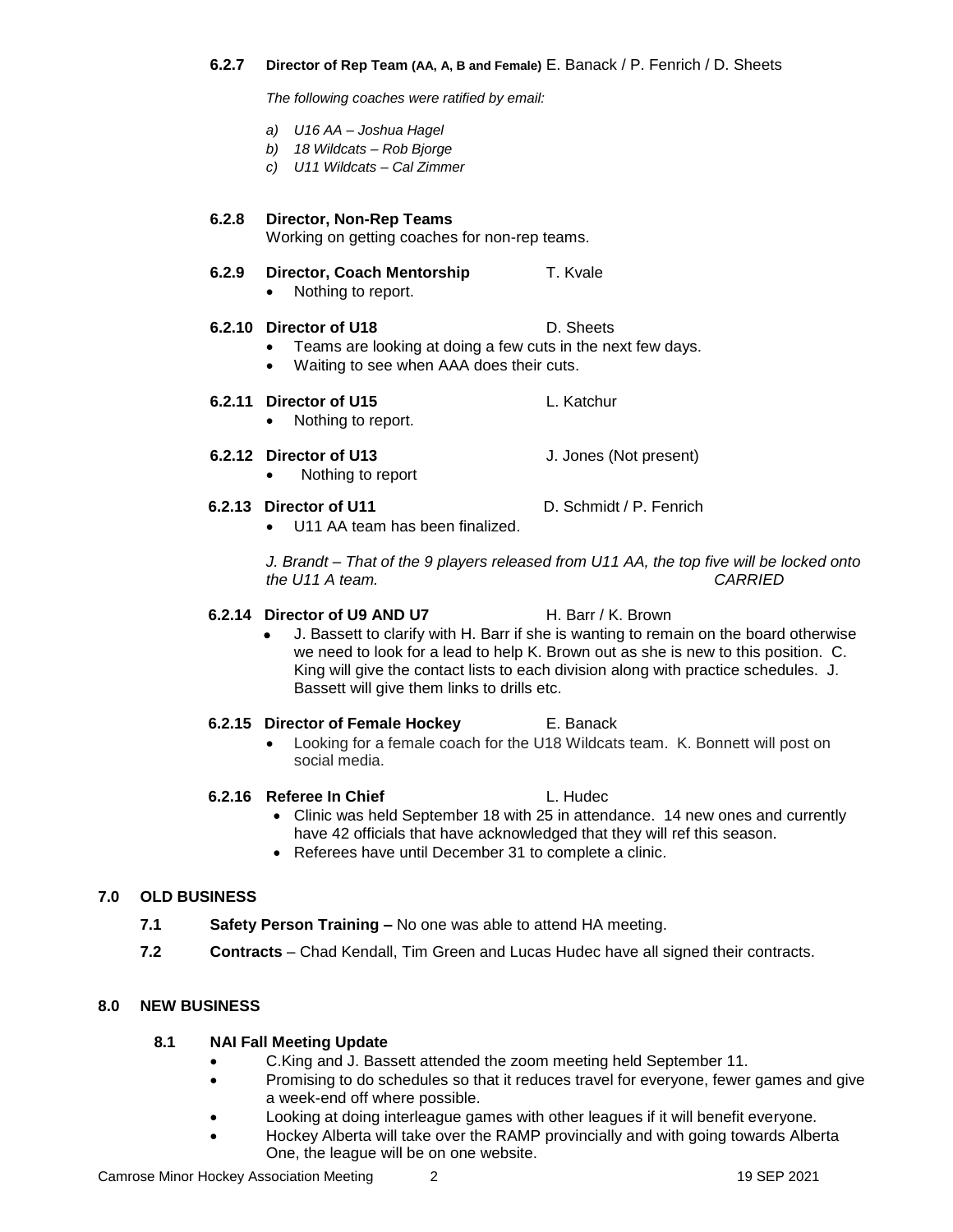- Team will get a code and it all goes by the HCR which is linked to the team
- Don't have to input the roster but you can override the names or jersey numbers.
- Black out form for teams will be up later this week
- U18 possible no checking in 2023 2024 at the lower tiers but all is a go for this season.
- Governor training will be online and waiting on RAMP to do their changes first.
- E game sheets will be available do you can do paper or e-game sheets. If you have no wifi, you can still enter everything and then when you get to a place with wifi, it will upload the information you have entered.

#### **8.2 U11 AA Schedule**

• U11 AA schedule was voted on and Schedule B was decided upon and NAI is currently working on a complete schedule Camrose will host the Ice Breaker in November and then host a week-end in December.

#### **8.3 NAI Governor**

Sheri Preza has agreed to do it this season since it did not work out last season.

#### **8.4 Fund Raising Information**

• Any information with regards to fundraising will be sent out to the teams.

#### **8.5 Player Acceleration Requests**

a) SMITH, Quinn – U13 to U15 Wildcats

*T. Kvale – That Quinn Smith be allowed to move up to U15 Wildcats as they have no goalie. CARRIED*

- b) SCHAFER, Ella U9 to U11 or to U9 Minor
- c) NELSON, Anja U9 to U11

*P. Fenrich – That the two girls at U9 not be allowed to move up to U11 and that the Director and coaches work together at the U9 Minor and Major level to coordinate a female team at each level if possible or at one level. CARRIED*

d) BANACK, Addison

*D. Sheets – That A. Banack be allowed to move up to U15 as long as no players return from tryouts in Leduc. CARRIED* 

#### **8.6 U16 / U18 Tryout Process**

*Lee Katchur* - That *the tryout policy be amended with the following added:*

*That all U16 players wishing to try out for the Camrose AA teams must attend the U16 AA tryouts with the following exceptions:* 

- *1. Any U16 player that wishes to tryout for the Camrose U18 AA team must participate in the*  first two U18 AA tryout skates and be awarded a score from the Independent Team of *Evaluators that rates them in the top 5 Skaters or top 1 Goalie after the first tryout skate. The U16 player will be allowed to continue at U18 AA tryouts if these rankings are achieved.* 
	- *a) If a U16 player arrives after the initial two U18 AA skates due to being cut from tryouts elsewhere they will not be eligible for this exemption and must report to the U16 AA tryouts.*
- *2. An exemption will be made for U16 players that make it onto the official AAA roster (not the tryout roster) but are later released from AAA roster due to a player coming back to that team from WHL or Junior A. These players would be allowed the choice between whether they would join the U16 AA or U18 AA team if there is a roster spot available.*

*CARRIED*